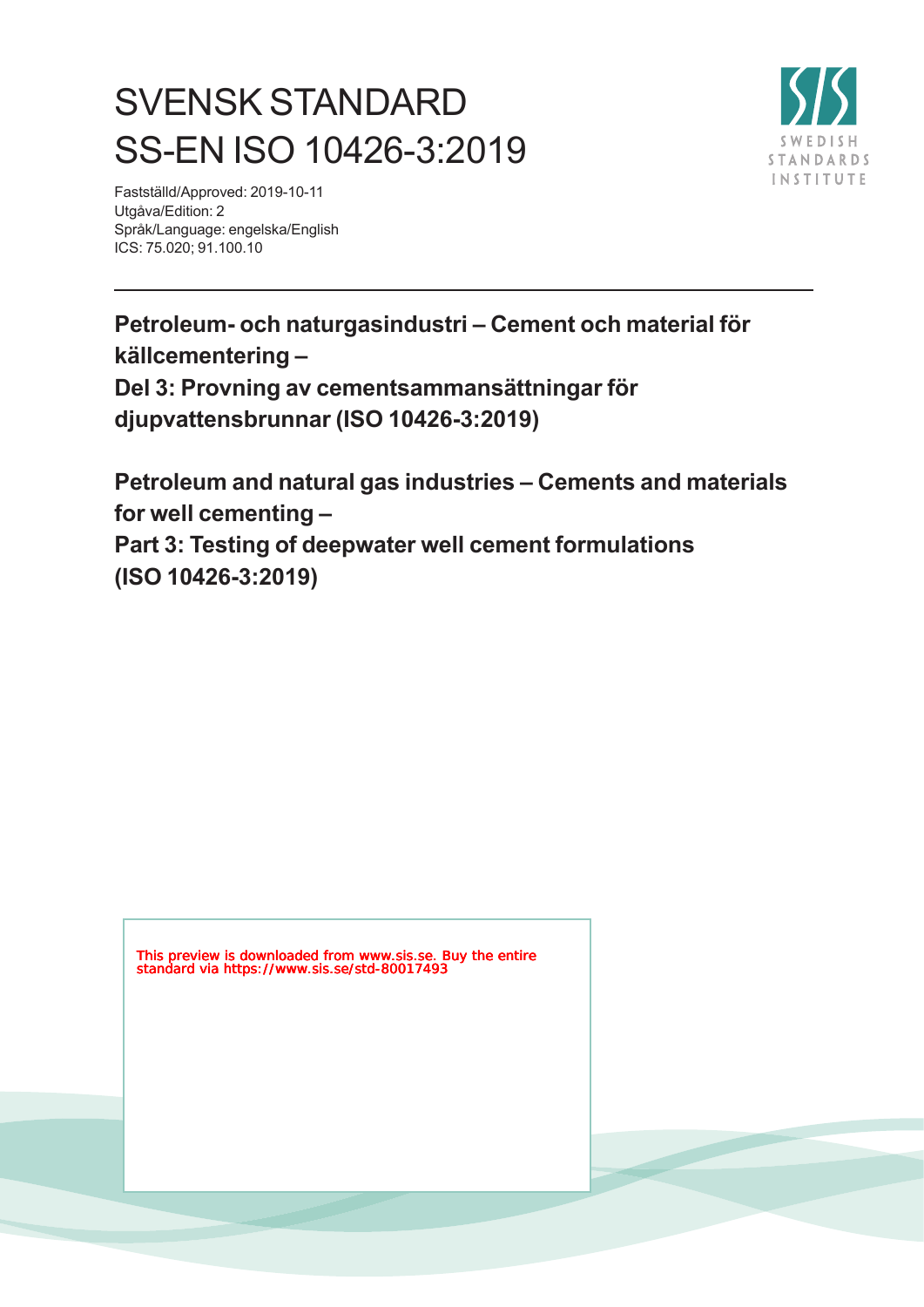## Standarder får världen att fungera

*SIS (Swedish Standards Institute) är en fristående ideell förening med medlemmar från både privat och offentlig sektor. Vi är en del av det europeiska och globala nätverk som utarbetar internationella standarder. Standarder är dokumenterad kunskap utvecklad av framstående aktörer inom industri, näringsliv och samhälle och befrämjar handel över gränser, bidrar till att processer och produkter blir säkrare samt effektiviserar din verksamhet.* 

#### **Delta och påverka**

Som medlem i SIS har du möjlighet att påverka framtida standarder inom ditt område på nationell, europeisk och global nivå. Du får samtidigt tillgång till tidig information om utvecklingen inom din bransch.

### **Ta del av det färdiga arbetet**

Vi erbjuder våra kunder allt som rör standarder och deras tillämpning. Hos oss kan du köpa alla publikationer du behöver – allt från enskilda standarder, tekniska rapporter och standardpaket till handböcker och onlinetjänster. Genom vår webbtjänst e-nav får du tillgång till ett lättnavigerat bibliotek där alla standarder som är aktuella för ditt företag finns tillgängliga. Standarder och handböcker är källor till kunskap. Vi säljer dem.

#### **Utveckla din kompetens och lyckas bättre i ditt arbete**

Hos SIS kan du gå öppna eller företagsinterna utbildningar kring innehåll och tillämpning av standarder. Genom vår närhet till den internationella utvecklingen och ISO får du rätt kunskap i rätt tid, direkt från källan. Med vår kunskap om standarders möjligheter hjälper vi våra kunder att skapa verklig nytta och lönsamhet i sina verksamheter.

**Vill du veta mer om SIS eller hur standarder kan effektivisera din verksamhet är du välkommen in på www.sis.se eller ta kontakt med oss på tel 08-555 523 00.**

## Standards make the world go round

*SIS (Swedish Standards Institute) is an independent non-profit organisation with members from both the private and public sectors. We are part of the European and global network that draws up international standards. Standards consist of documented knowledge developed by prominent actors within the industry, business world and society. They promote cross-border trade, they help to make processes and products safer and they streamline your organisation.*

#### **Take part and have influence**

As a member of SIS you will have the possibility to participate in standardization activities on national, European and global level. The membership in SIS will give you the opportunity to influence future standards and gain access to early stage information about developments within your field.

#### **Get to know the finished work**

We offer our customers everything in connection with standards and their application. You can purchase all the publications you need from us - everything from individual standards, technical reports and standard packages through to manuals and online services. Our web service e-nav gives you access to an easy-to-navigate library where all standards that are relevant to your company are available. Standards and manuals are sources of knowledge. We sell them.

#### **Increase understanding and improve perception**

With SIS you can undergo either shared or in-house training in the content and application of standards. Thanks to our proximity to international development and ISO you receive the right knowledge at the right time, direct from the source. With our knowledge about the potential of standards, we assist our customers in creating tangible benefit and profitability in their organisations.

**If you want to know more about SIS, or how standards can streamline your organisation, please visit www.sis.se or contact us on phone +46 (0)8-555 523 00**



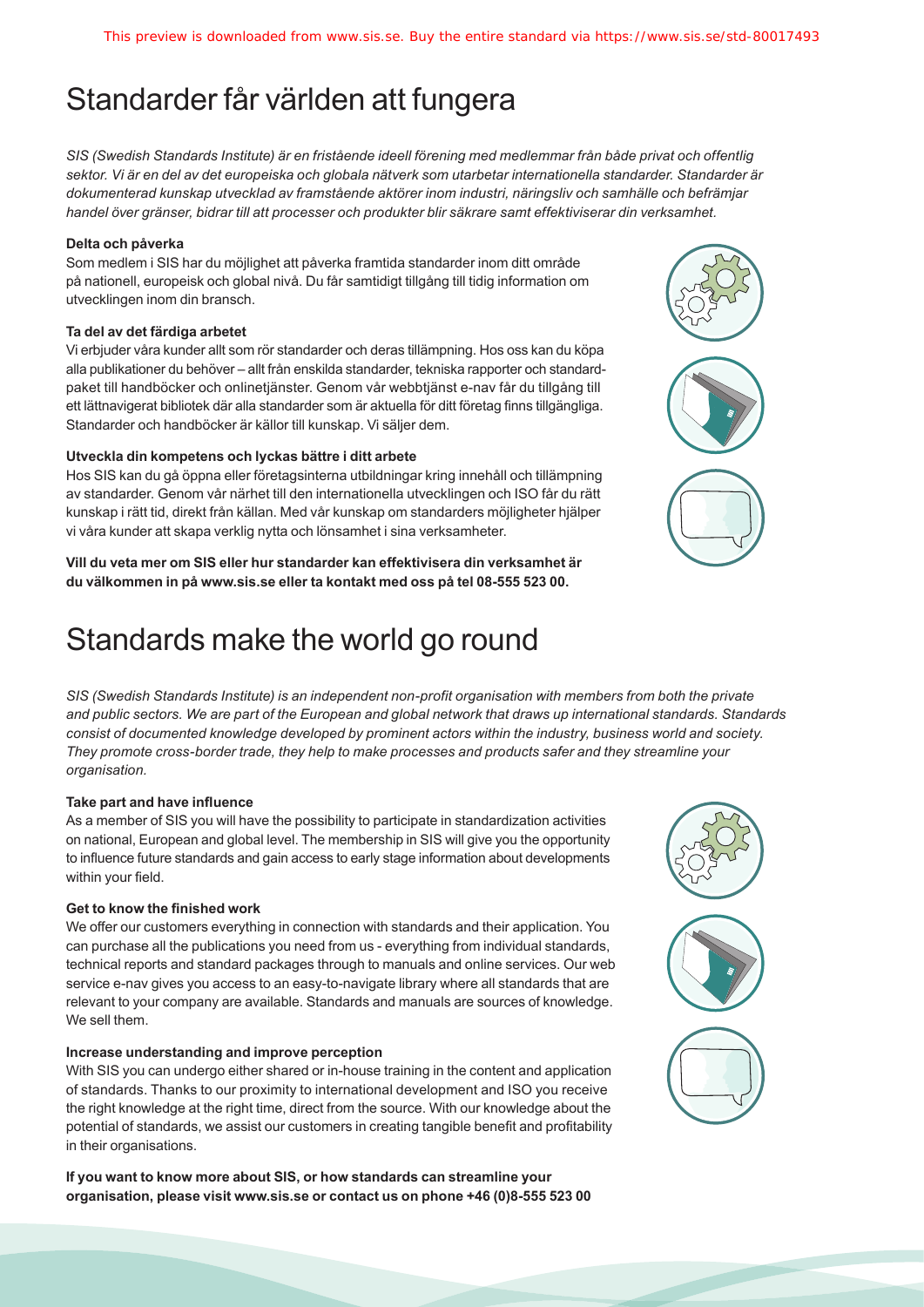Europastandarden EN ISO 10426-3:2019 gäller som svensk standard. Detta dokument innehåller den officiella engelska versionen av EN ISO 10426-3:2019.

Denna standard ersätter SS-EN ISO 10426-3:2006, utgåva 1

The European Standard EN ISO 10426-3:2019 has the status of a Swedish Standard. This document contains the official version of EN ISO 10426-3:2019.

This standard supersedes the SS-EN ISO 10426-3:2006, edition 1

© Copyright/Upphovsrätten till denna produkt tillhör SIS, Swedish Standards Institute, Stockholm, Sverige. Användningen av denna produkt regleras av slutanvändarlicensen som återfinns i denna produkt, se standardens sista sidor.

© Copyright SIS, Swedish Standards Institute, Stockholm, Sweden. All rights reserved. The use of this product is governed by the end-user licence for this product. You will find the licence in the end of this document.

*Upplysningar om sakinnehållet i standarden lämnas av SIS, Swedish Standards Institute, telefon 08-555 520 00. Standarder kan beställas hos SIS som även lämnar allmänna upplysningar om svensk och utländsk standard.*

*Information about the content of the standard is available from the Swedish Standards Institute (SIS), telephone +46 8 555 520 00. Standards may be ordered from SIS, who can also provide general information about Swedish and foreign standards.*

Har du synpunkter på innehållet i den här standarden, vill du delta i ett kommande revideringsarbete eller vara med och ta fram andra standarder inom området? Gå in på www.sis.se - där hittar du mer information.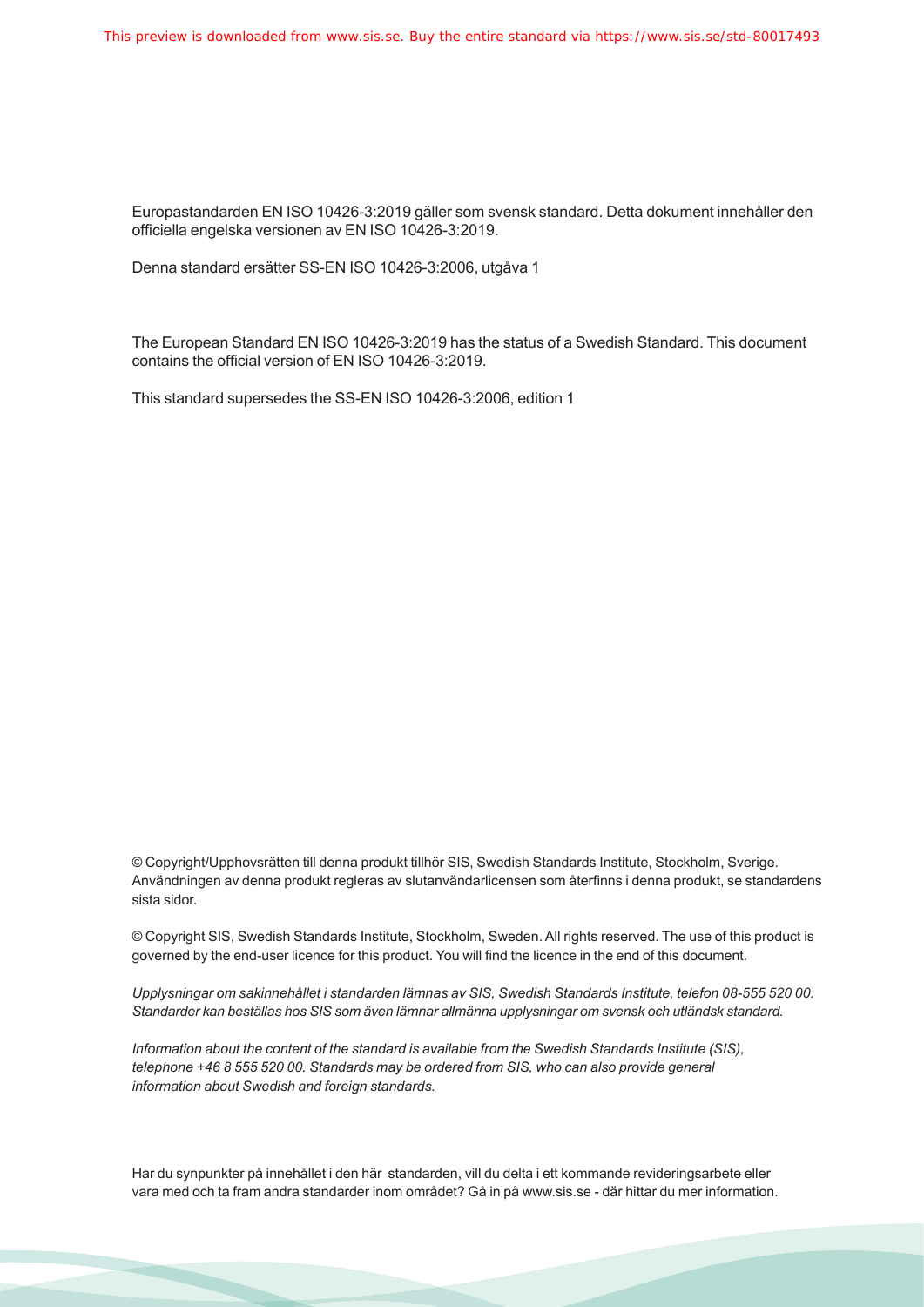This preview is downloaded from www.sis.se. Buy the entire standard via https://www.sis.se/std-80017493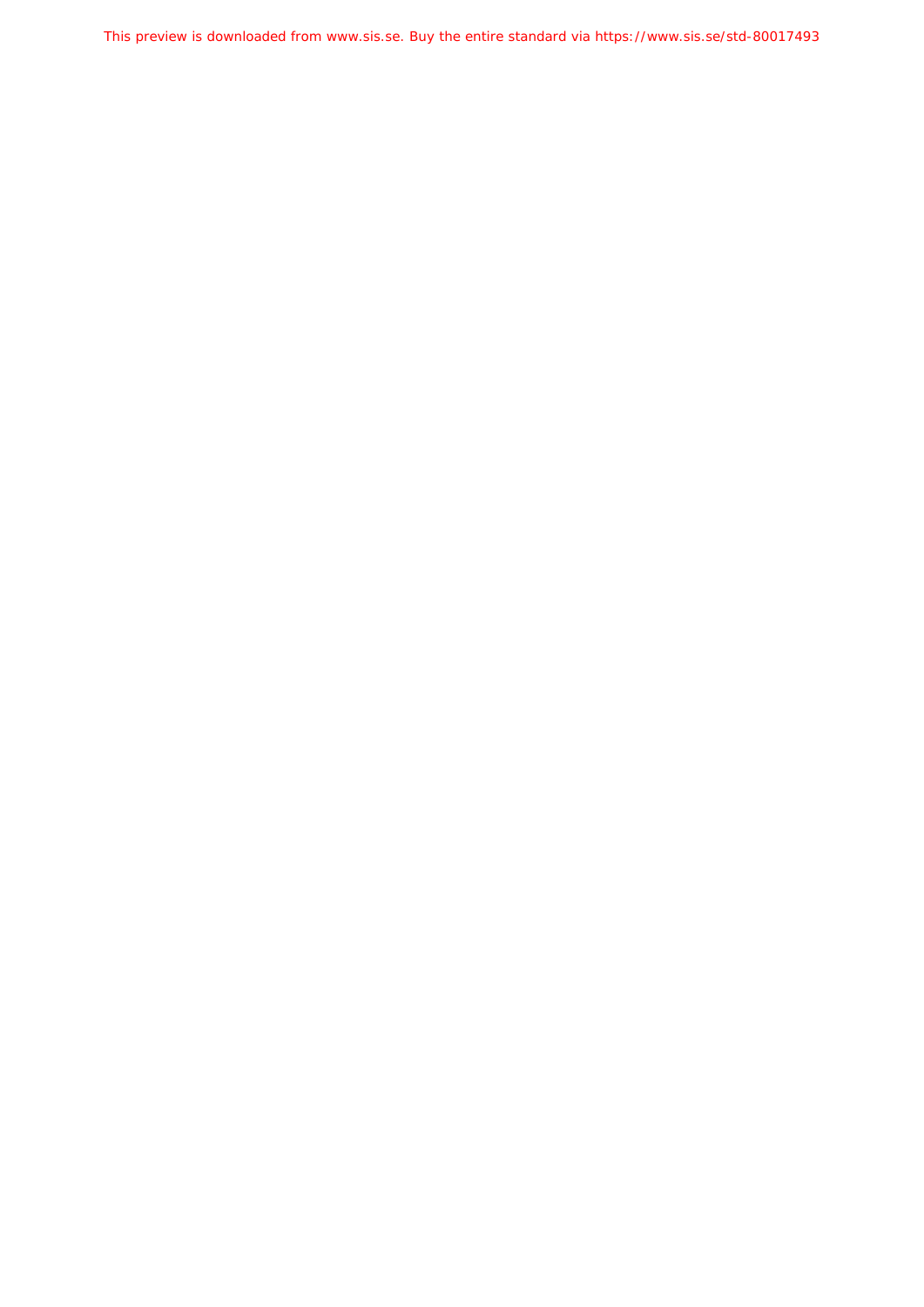### EUROPEAN STANDARD

## **EN ISO 10426-3**

### NORME EUROPÉENNE

## EUROPÄISCHE NORM

October 2019

ICS 75.020; 91.100.10 Supersedes EN ISO 10426-3:2004

English Version

### Petroleum and natural gas industries - Cements and materials for well cementing - Part 3: Testing of deepwater well cement formulations (ISO 10426-3:2019)

Industries du pétrole et du gaz naturel - Ciments et matériaux pour la cimentation des puits - Partie 3: Essais de formulations de ciment pour puits en eau profonde (ISO 10426-3:2019)

Erdöl- und Erdgasindustrie - Zemente und Materialien für die Zementation von Tiefbohrungen - Teil 3: Prüfung von Unterwasser-Bohrlochzement (ISO 10426-3:2019)

This European Standard was approved by CEN on 9 June 2019.

CEN members are bound to comply with the CEN/CENELEC Internal Regulations which stipulate the conditions for giving this European Standard the status of a national standard without any alteration. Up-to-date lists and bibliographical references concerning such national standards may be obtained on application to the CEN-CENELEC Management Centre or to any CEN member.

This European Standard exists in three official versions (English, French, German). A version in any other language made by translation under the responsibility of a CEN member into its own language and notified to the CEN-CENELEC Management Centre has the same status as the official versions.

CEN members are the national standards bodies of Austria, Belgium, Bulgaria, Croatia, Cyprus, Czech Republic, Denmark, Estonia, Finland, France, Germany, Greece, Hungary, Iceland, Ireland, Italy, Latvia, Lithuania, Luxembourg, Malta, Netherlands, Norway, Poland, Portugal, Republic of North Macedonia, Romania, Serbia, Slovakia, Slovenia, Spain, Sweden, Switzerland, Turkey and United Kingdom.



EUROPEAN COMMITTEE FOR STANDARDIZATION COMITÉ EUROPÉEN DE NORMALISATION EUROPÄISCHES KOMITEE FÜR NORMUNG

**CEN-CENELEC Management Centre: Avenue Marnix 17, B-1000 Brussels**

© 2019 CEN All rights of exploitation in any form and by any means reserved Ref. No. EN ISO 10426-3:2019: E worldwide for CEN national Members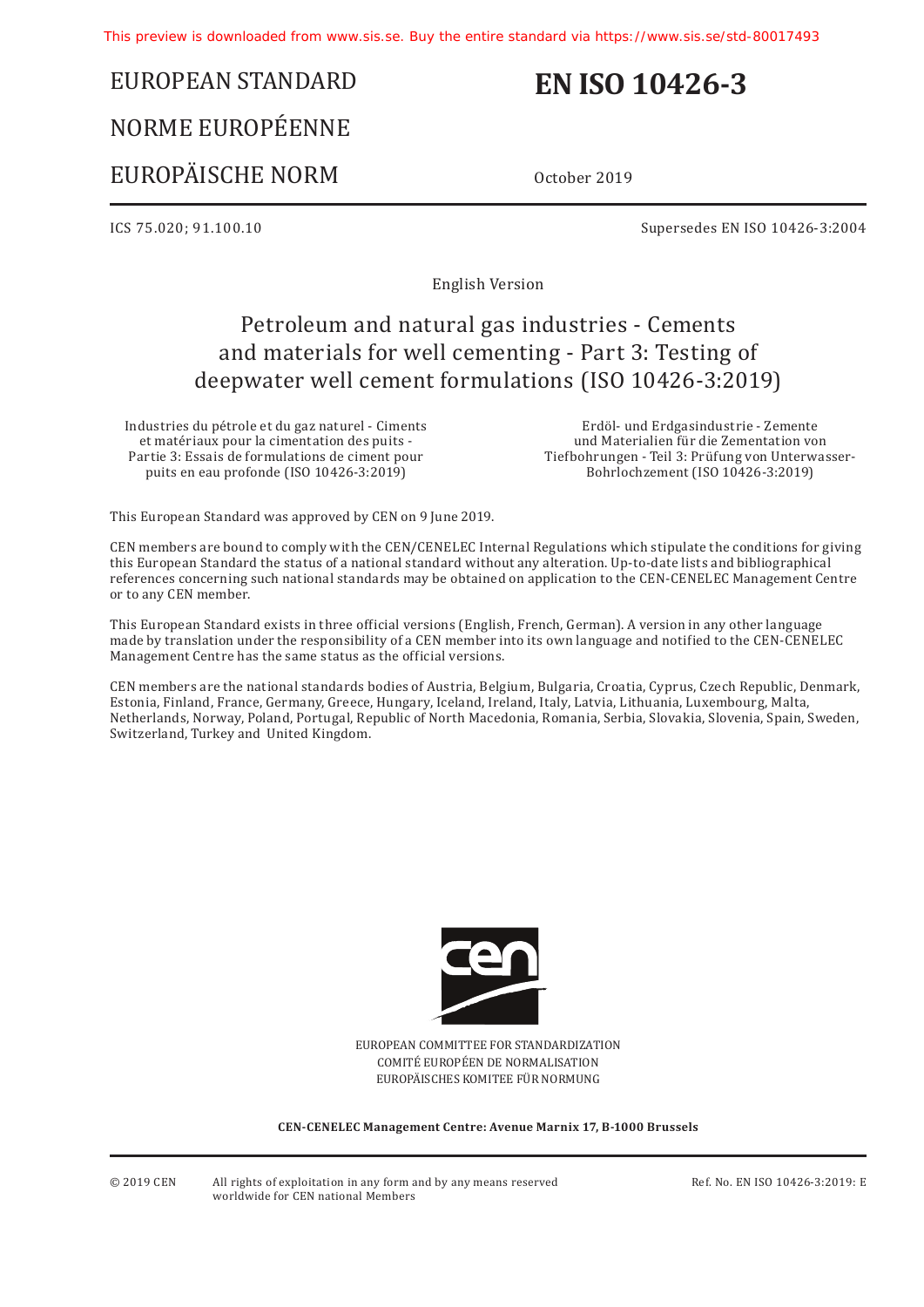## **Contents**

| . .<br>۹<br>×<br>w<br>v |
|-------------------------|
|-------------------------|

| 3                |     |       |                                                                                               |  |  |
|------------------|-----|-------|-----------------------------------------------------------------------------------------------|--|--|
| $\boldsymbol{4}$ |     |       |                                                                                               |  |  |
|                  | 4.1 |       |                                                                                               |  |  |
|                  | 4.2 |       |                                                                                               |  |  |
|                  | 4.3 |       |                                                                                               |  |  |
|                  |     | 4.3.1 | Testing method and procedures for a casing or liner without a liner-top                       |  |  |
|                  |     | 4.3.2 | Testing method for a liner with a liner-top packer or expandable liner                        |  |  |
|                  |     | 4.3.3 | $\label{eq:Testing} \text{Testing method for open-hole or closed-hole plug.} \vspace{-0.1cm}$ |  |  |
|                  |     | 4.3.4 |                                                                                               |  |  |
|                  |     | 4.3.5 |                                                                                               |  |  |
|                  |     | 4.3.6 |                                                                                               |  |  |
|                  |     |       |                                                                                               |  |  |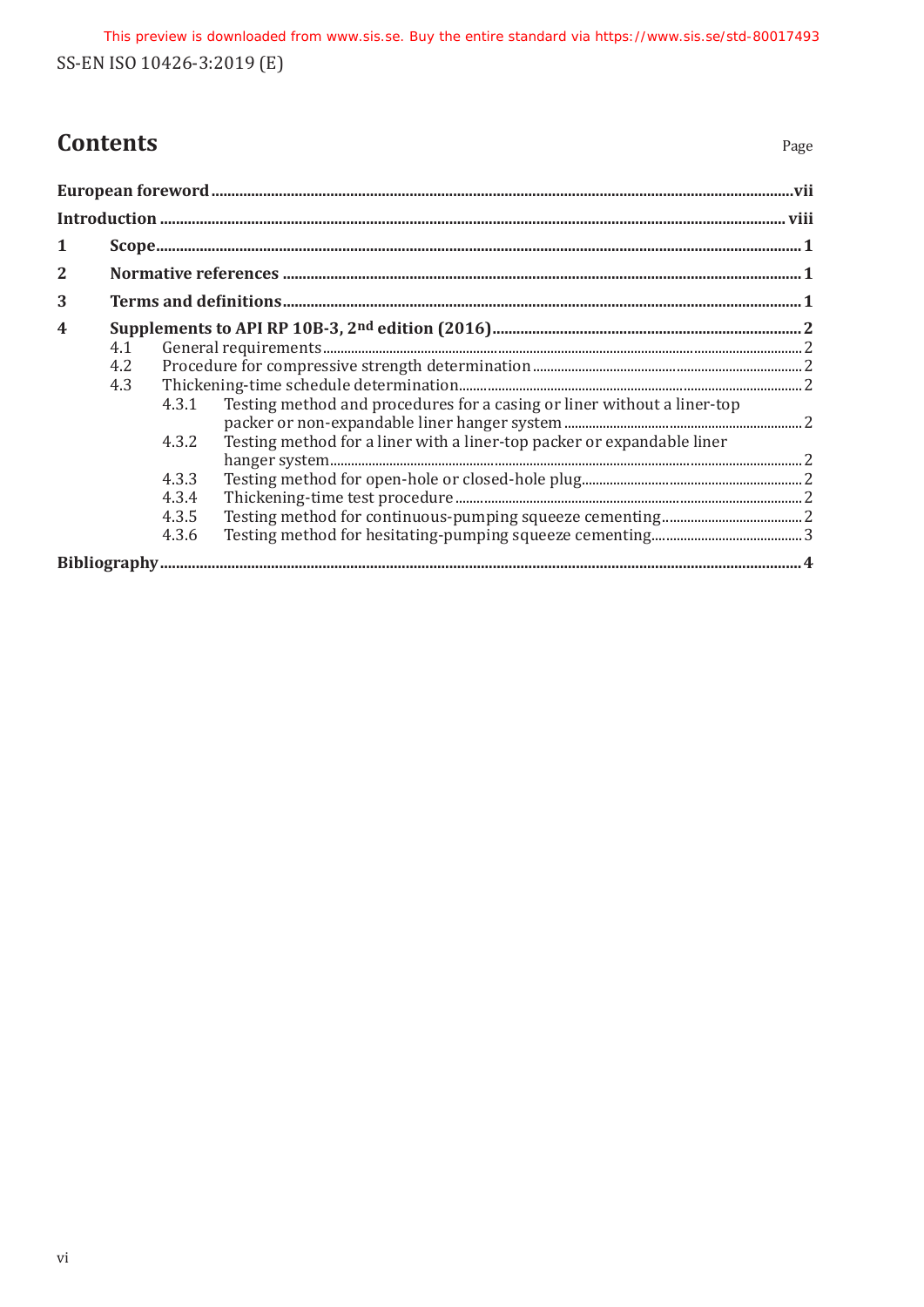### <span id="page-6-0"></span>**European foreword**

This document (EN ISO 10426-3:2019) has been prepared by Technical Committee ISO/TC 67 "Materials, equipment and offshore structures for petroleum, petrochemical and natural gas industries" in collaboration with Technical Committee CEN/TC 12 "Materials, equipment and offshore structures for petroleum, petrochemical and natural gas industries" the secretariat of which is held by NEN.

This European Standard shall be given the status of a national standard, either by publication of an identical text or by endorsement, at the latest by April 2020, and conflicting national standards shall be withdrawn at the latest by April 2020.

Attention is drawn to the possibility that some of the elements of this document may be the subject of patent rights. CEN shall not be held responsible for identifying any or all such patent rights.

This document supersedes EN ISO 10426-3:2004.

According to the CEN-CENELEC Internal Regulations, the national standards organizations of the following countries are bound to implement this European Standard: Austria, Belgium, Bulgaria, Croatia, Cyprus, Czech Republic, Denmark, Estonia, Finland, France, Germany, Greece, Hungary, Iceland, Ireland, Italy, Latvia, Lithuania, Luxembourg, Malta, Netherlands, Norway, Poland, Portugal, Republic of North Macedonia, Romania, Serbia, Slovakia, Slovenia, Spain, Sweden, Switzerland, Turkey and the United Kingdom.

### **Endorsement notice**

The text of ISO 10426-3:2019 has been approved by CEN as EN ISO 10426-3:2019 without any modification.